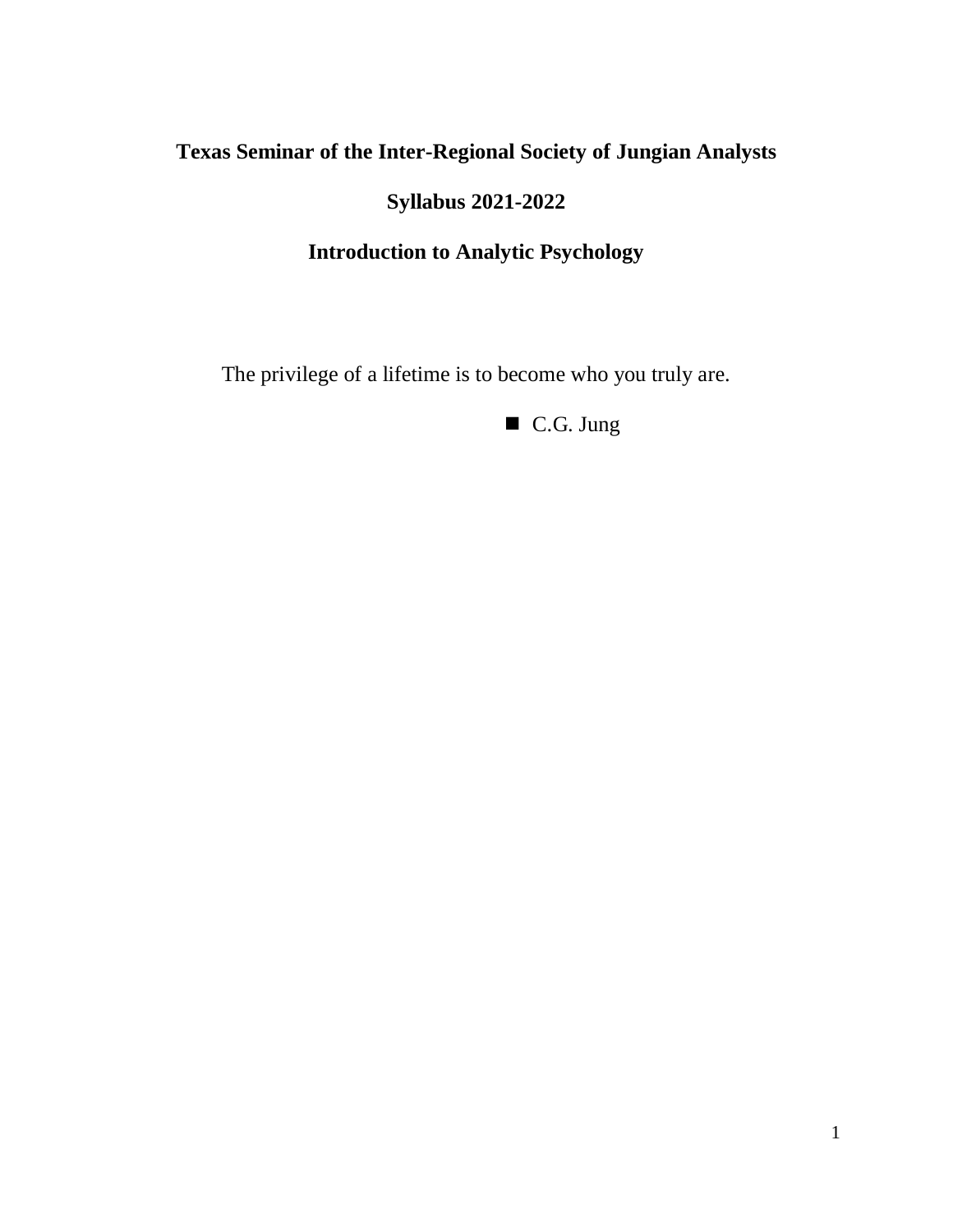Saturday 9-3 pm (Zoom) Phone & Email: 602.653.8804

# **Fri - Sat, September 10-11, 2021** *Jung's Map of the Soul* **(1998), by Murray Stein**

Time: Friday 2-6pm (Zoom) Friday Seminar **Orientation**, Civilization in Transition

Instructor: Renee Cunningham, MFT [renee.therapy@gmail.com](mailto:renee.therapy@gmail.com)

"Jung contends that every one of us bears the God-image—the stamp of the self—within ourselves. We carry the mark of the archetype: *typos* means a stamp impressed on a coin, and the *arche* means the original or master copy. Each human individual bears an impression of the archetype of the self. This is innate and given" (Stein, p. 159).

This year the seminar will be focusing on Jungian theory. Whether you are a candidate, or someone just entering the Jungian community, Stein's *Map of the Soul* is a wonderful resource for providing a global perspective on the Jungian world. My hope is that the material will organize itself uniquely within you, so that you can have a solid grip on what Jung's understanding of the S(s)elf is.

### **Morning Session: 9-12:00**

The morning session will focus on the archetypal S(s)elf and the historical underpinnings of Jung's life as he developed the theory of the collective unconscious. There will be a layout of the psyche as well as the key concepts covered in the book.

#### **Afternoon Session: 1-3:00**

The afternoon session will cover different aspects of psyche in relationship to the Archetypal Self. Participants will present their assigned material to the group as an amplification of Jungian theory.

#### **Assignment for seminar**:

Everyone is to read the introduction of the book as well as your assigned chapter (to follow after the year-end meeting). I encourage each of you to present your material creatively, as it presents itself to you (dream, film, painting, etc.). Please plan on discussing your chapter for at least 30 minutes, with open discussion along the way.

### **Readings:**

Stein, Murray: Jung's Map of the Soul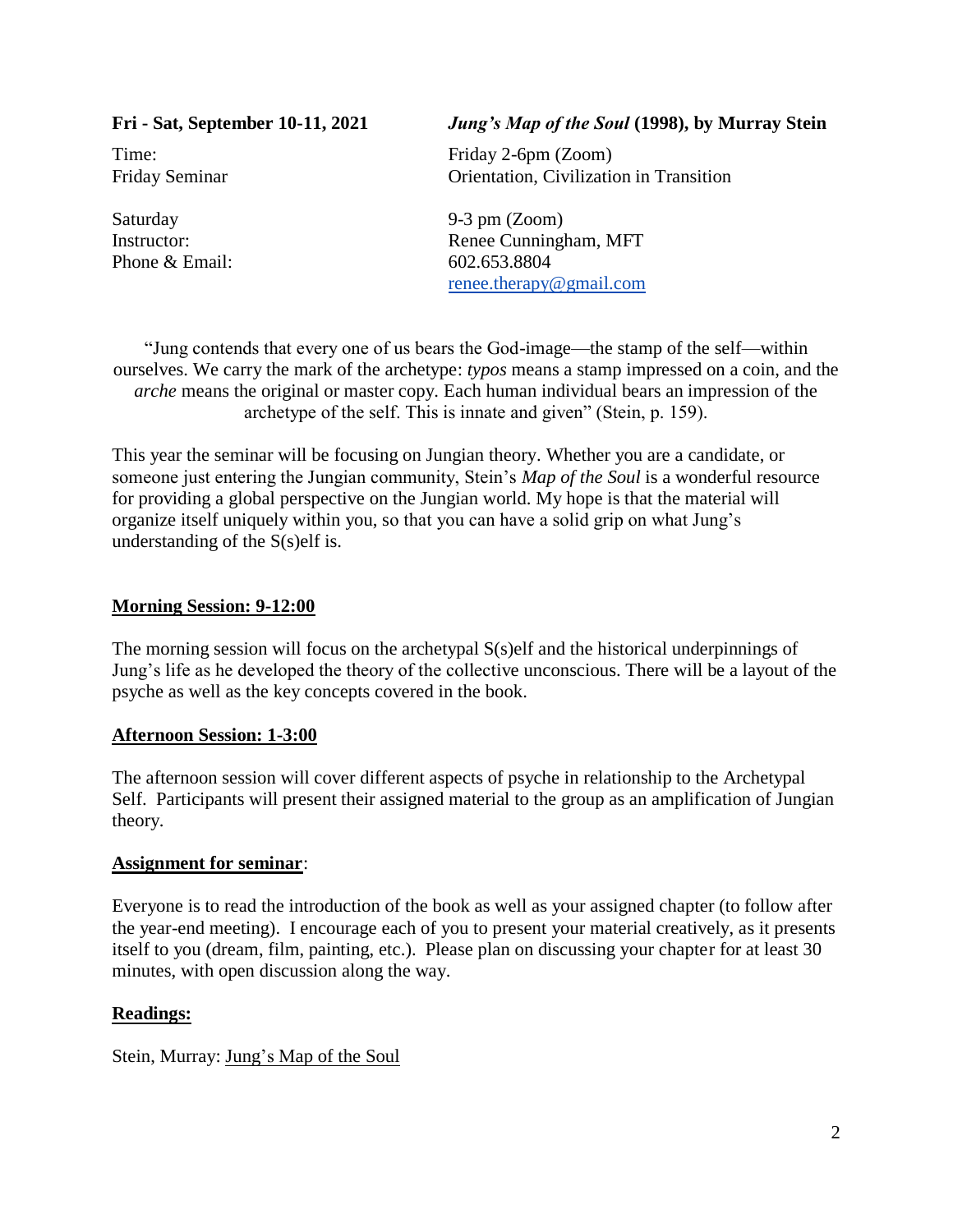**Saturday, October 2, 2021 The Cultural Complex and the World we Live In**

| Presenter: | Nancy Dougherty, Jungian Analyst |
|------------|----------------------------------|
| Time:      | 9am-3pm                          |
| Location:  | Zoom                             |
| Email:     | nancydoughertyatx@gmail.com      |

# **The Cultural Complex and the World we Live In**

In this day-long seminar, we will be exploring the concept of the cultural complex and look at how it appears in the collective psyche. Different from cultural identity or national character, a cultural complex forms around a powerful archetypal center and is surrounded by memories and images that reflect the collective experiences of groups of people. These complexes are bi polar in nature and can be constructive or destructive depending on what pole of the complex gets constellated.

The cultural complex in the collective unconscious may generate meaning and structure for a particular community if the positive pole is constellated. Conversely if the negative pole is activated, it moves into the personal psyche and activates powerful destructive archetypal energy. Individuals tend to project this uncomfortable powerful energy onto whomever they perceive as Other, foreign, or make them 'affect objects', thus generating hatred and fear towards the perceived other. This intrapsychic process contributes to objectifying and persecuting the Other group as enemies

I feel this is important post Jungian theory that helps us understand the complex world we live in. They also constellate in our patients and then it becomes an issue of separating the personal and collective.

You will be asked to write, email to me a 3 page paper of your personal reflections to be read out loud in class and discussed. Two pages of the assignment may contain your personal reflections of the whole book and in the third page I'd ask you to choose a specific country to focus 0n [Greece, Central Australia, The U.S., Latin America, Japan, or Chapter 11 on Women and Language. I'd also ask you to look for art or an image that the group can pass around that's representative of the specific country you chose. You are welcome to bring images that you print from Google Images.

Required Reading The Cultural Complex by Thomas Singer, 2004, Routledge.

Suggested Reading The Inner World of Trauma: Archetypal Defenses of the Personal Spirit by Donald Kalsched, 1996, Routledge.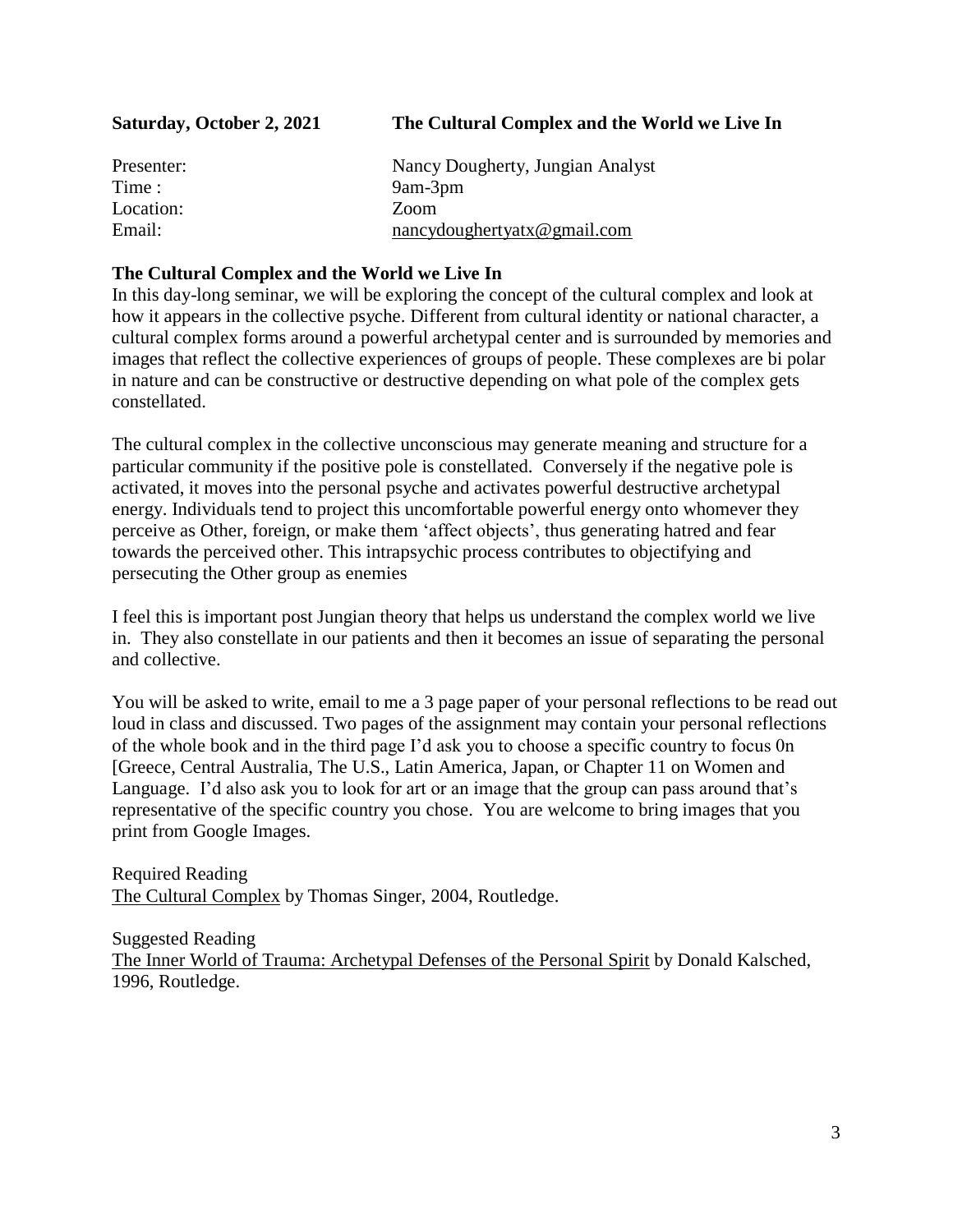## **Friday, November 5, 2022**

| Faculty:            |  |
|---------------------|--|
| Time:               |  |
| Location:           |  |
| Email:              |  |
| San Antonio Office: |  |

Wynette Barton, Ph.D., LCSW 9am-3pm Zoom Email: [wbarton2@austin.rr.com](mailto:wbarton2@austin.rr.com) 512-474-8857

The term "ego", as understood in Analytic Psychology, is misunderstood and misused by the general public more often than not. For analysts, however (or those training to be analysts) it is not a forgivable offense to toss this word around in the way it is often and erroneously used in general parlance to indicate an inflated sense of self-importance.

Standing alone, "ego" indicates neither importance nor lack of importance of oneself. It is, instead, the awareness that there is an "I" that observes the surrounding world and is capable of deciding and acting independently, whether in concert or conflict with others. As such, it is a manifestation of the complex of the Self:

Every complex has an archetypal core, a center that holds a set of images, acts and expectations associated with a specific character or theme. We automatically *expect* a mother figure to have certain qualities and to act in certain ways. We expect a warrior to have other qualities, different from those of a mother, but just as predictable. Jung recognized that these images are not necessarily learned from life experience, but are innately held by human beings across the globe in the same way that physical instincts are innate and universal. He called this set of images the Collective Unconscious.

To turn to the subject of this seminar, the religious function carries feelings and images that, while varying somewhat from culture to culture, that attempts to connect human beings to the powers of the universe. All cultures recognize, revere, and attempt to contact a god figure of some kind, and although the god figures vary somewhat from culture to culture, general characteristics are omnipotence, omniscience, and the desire to be acknowledged by human beings.

Jung said far too much about gods, religion, and the religious function for this subject to be covered adequately in a single seminar. Rather than narrow our focus to a single passage, I would like for each of you to find a passage or idea that is of particular interest to you. Go to the General Index, look under "religion" (p. 574) and choose a passage (or passages) that captures your attention. You may also check out the topic of "god/gods" (pp. 299 – 306), and choose something from this list, but be aware that "god" and "religion" and not identical concepts. Be prepared (meaning fully, thoughtfully prepared) to discuss how these two words differ and what they have in common.

I very much look forward to exploring and discussing this most interesting and complex topic with you at our seminar in October.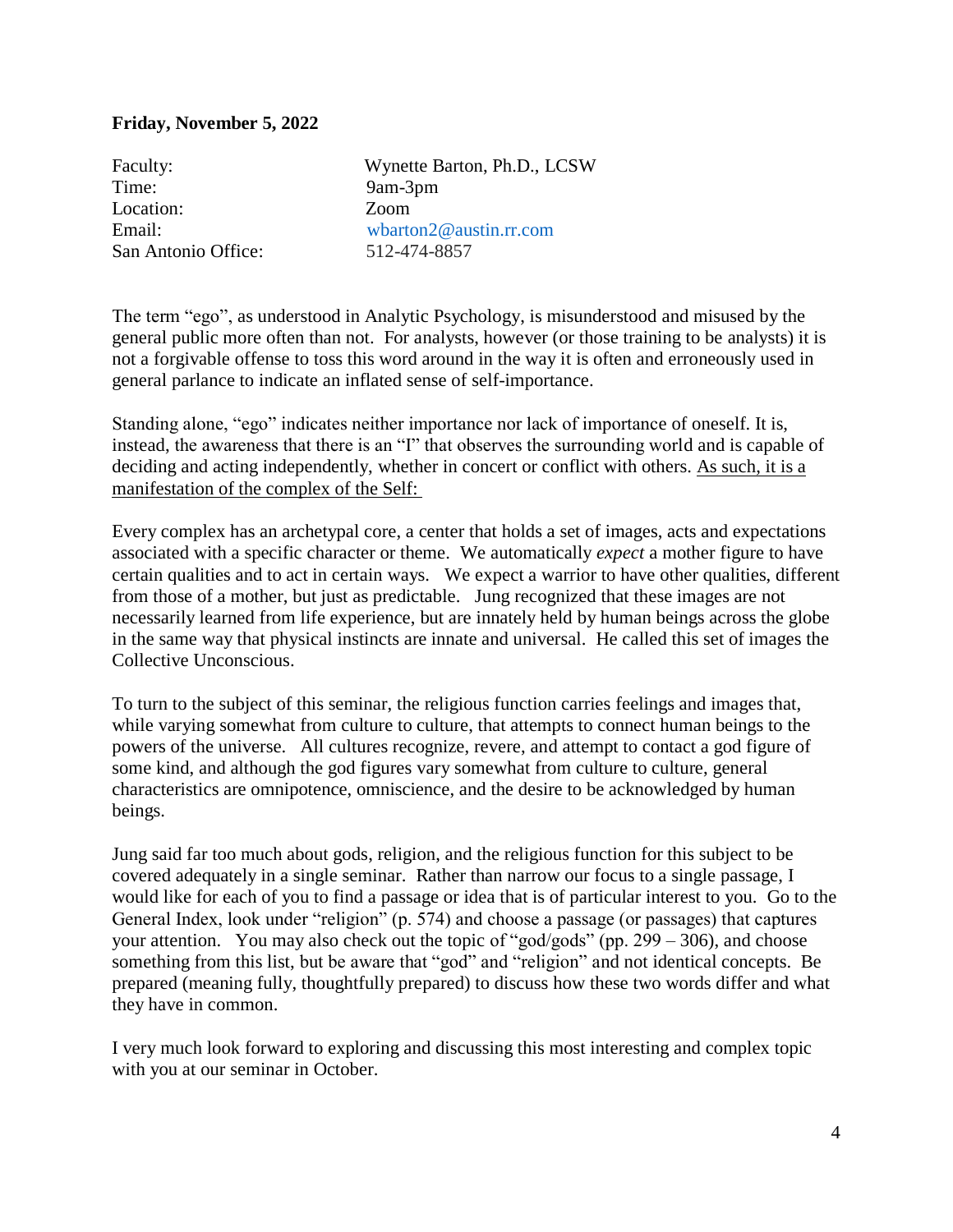# **Friday, December 3, 2021 Fathers of Understanding the Unconscious: Freud and Jung:**

# **Their Thought and Evolutions of their Thoughts (THE FRIDAY SEMINAR WILL BE HELD ON SATURDAY DEC, 4 from 10am-3pm)**

| Presenter:   | Laura S. Dodson, MSW, PhD, Diplomate Jungian Analyst |
|--------------|------------------------------------------------------|
| Time:        | $1pm-6pm$                                            |
| Location:    | Zoom                                                 |
| Email/Phone: | $lauraSdodson@yahoo.com / (720) 480-8147$            |

Jung sought out Freud after seeing images his clients had related to Freud's writing. He had followed Freud's growing world fame for his work on the unconscious and for his book, *The Interpretation of Dreams* published in 1899. They met in 1907 after an intense correspondence for a year before that time. Jung was then 31 years old, Sigmund Freud, 49. What followed was a close relationship, a trip to the USA together, and then their break-up. Jung went on to develop his own theories though not excluding many of Freud's ideas. These two fathers of our field both deeply engaged in understanding the psyche by exploring their own psyche; Freud early on through his cocaine experiments.

For the first half hour of our class, I hope to get acquainted with you. I am new to Austin area, raised in Texas, yet have been in Denver most of my adult life. I come to the subject of our class, having first been trained with a Freudian slant in Clinical Social Work, and having first a Freudian analysis, then a Jungian analysis. I have also been a part of many of the innovative therapies in their early days as they emerged. I have needed to understand the interrelationship of all this in my own inner as well as professional life.

After making connection to each other, I will lay a foundation for our time together by giving a frame of our subject for about a half hour.

Assignments for Students

- 1. 10-minute max presentation on any area of the subject of the class that you feel drawn to. Where you can, relate to clinical examples of application. After each presentation we will discuss for 5 minutes or so.
- 1. After the seminar write a one-or-two page paper on what you take away from the class personally and/or professionally. It will flow much smoother and easier if you do it right away while your thoughts and feelings are fresh. Get it to me asap but no longer than 10 days after the seminar.

To give a broad idea of areas you might be draw to, I mention these for your consideration:

# Seminar: Freud and Jung, Dec., 2021

Freud and Jung's similarities and differences may interest you; for example: the ways they viewed energy, the unconscious, symbolism, the soul, the meaning of dreams and dream interpretation, transformation, as well as trauma and how that might relate to trauma in their own lives and in the world around them.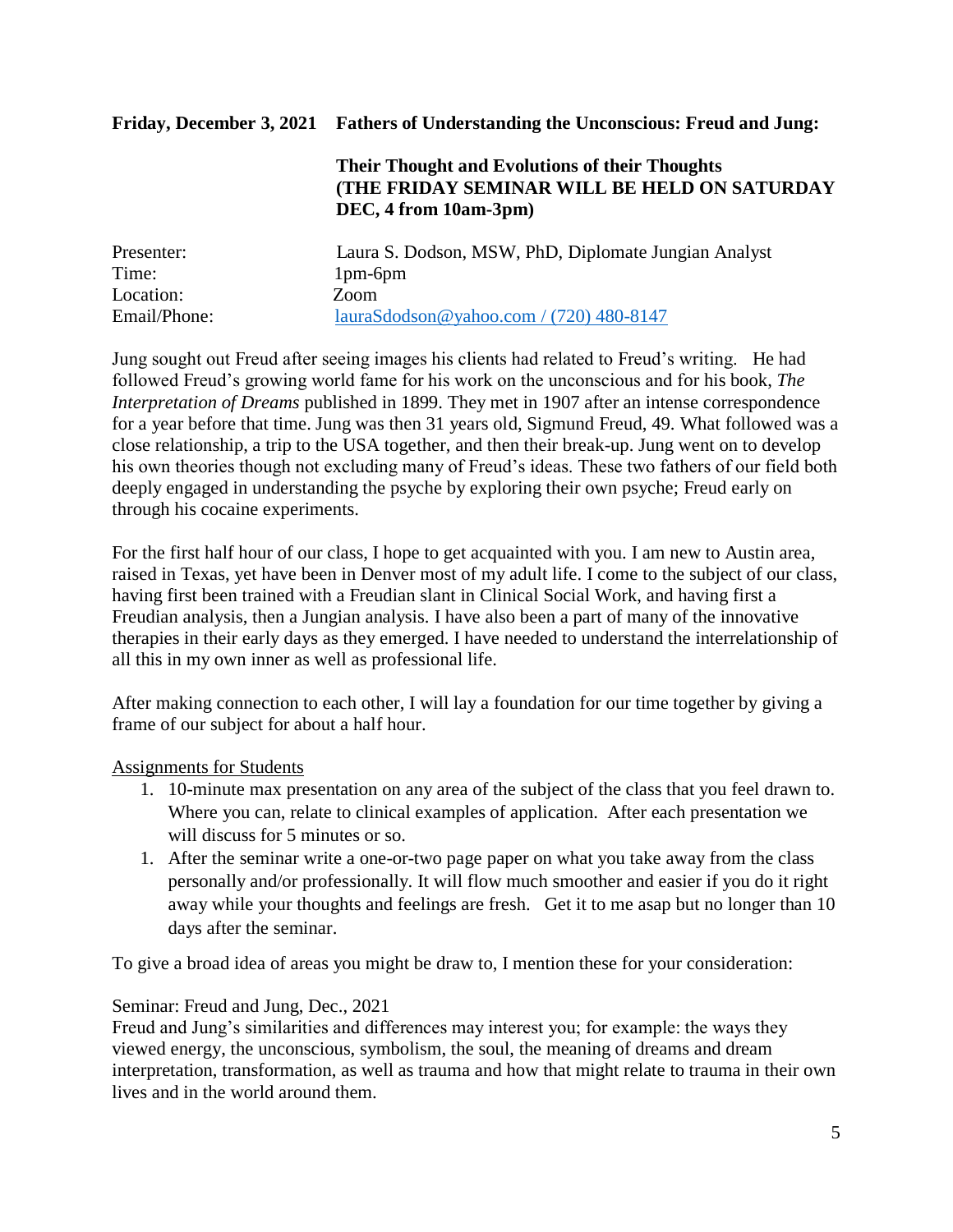Imagine the lives of these two men, the world in which they lived, the philosophical underpinnings of their thought and work and the readiness of the world for what they each had to offer; their explorations of their own unconscious {without having an analyst themselves!), their, sometimes clumsy ways of exploring the analytical process all before we understood ethics in our profession and the nature of transference and countertransference.

Are you familiar with innovative therapies in the last 50 years? If so, you might relate two or more of them you are familiar with to our founding fathers.

# Required Reading:

1. The Freud/Jung Letters by Sigmund Freud and Carl Jung

Not Required Reading: worthy of your attention and may help with your presentation depending of what you choose to write about:

- 1. Brill, Dr. A. A., The Basic Writings of Sigmund Freud
- 2. Gay, Peter: Freud, A Life for Our Time, (1998) Norton Press
- 3. Jung: Memories, Dreams, and Reflections
- 4. Frig-Rohn: Leonia, (a Zurich Analyst) From Freud to Jung
- 5. Samuels, Andrew: Jung and the Post Jungians Remember Thrift Books and other discount stores are on google and have good bargains. Also googling itself is a source of a lot of information, some articles more reliable than others, yet a lot of helpful material is available there.

I look forward to our time together!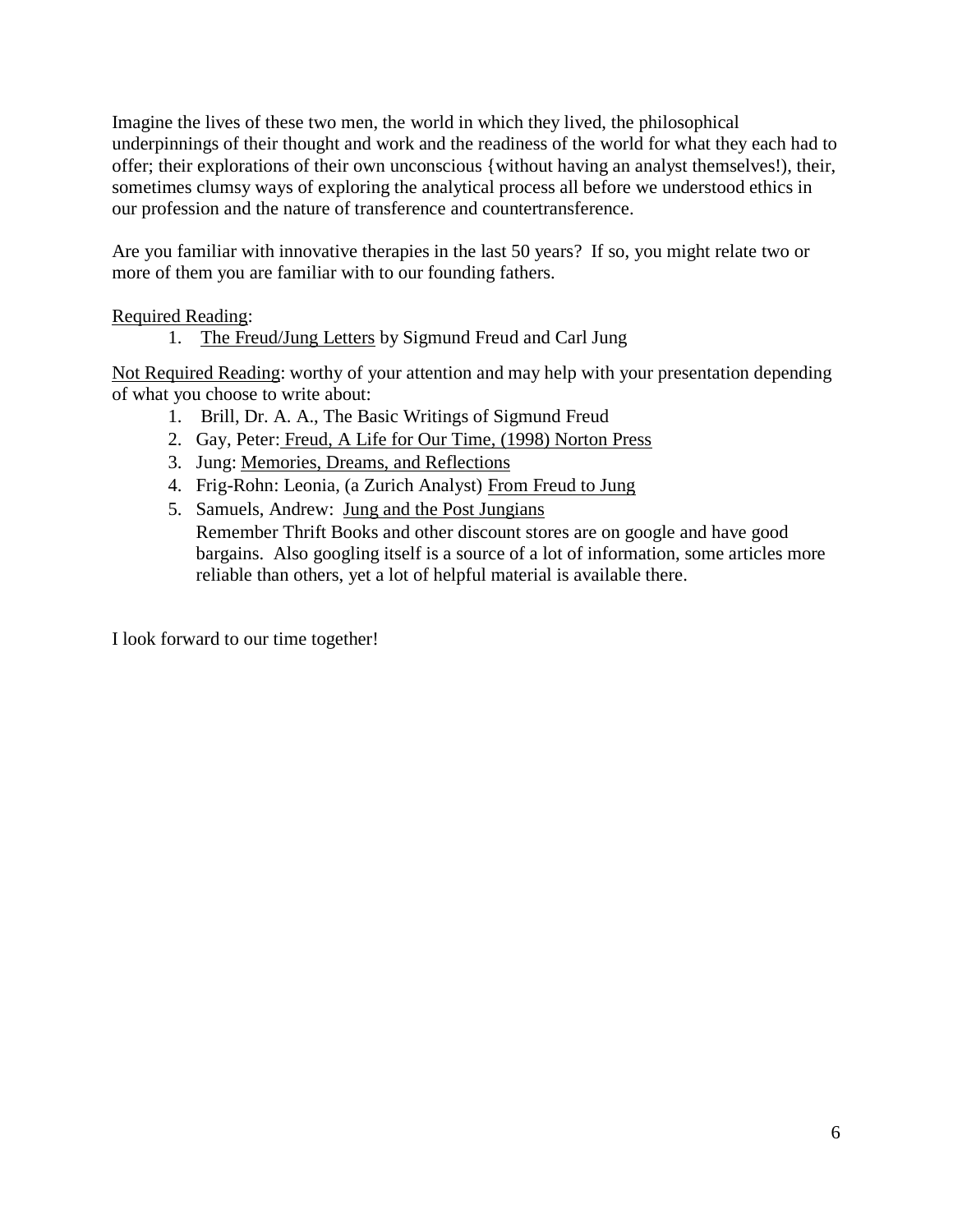# **Saturday, January 8, 2022 Creativity, the Unconscious, and the Healing Power of Poetry** Faculty: James Brandenburg Time: 9 AM-12 PM and 1 PM-3 PM Location: Shultz Ranch Wimberly Email: [brandenburgjames@yahoo.com](mailto:brandenburgjames@yahoo.com)

The world is poetical intrinsically and what it means is simply itself. Its significance is the enormous mystery of its existence and of our awareness of its existence. —Aldous Huxley

Poetry is a natural medicine; it is like a homeopathic tincture derived from the stuff of life itself—your experience. Poems distill experience into the essentials. Our personal experiences touch the common ground we share with others. The exciting part of this process is that poetry used in this healing way helps people integrate the disparate, even fragmented parts of their life. Poetic essences of sound, metaphor, image, feeling and rhythm act as remedies that can elegantly strengthen our whole system—physical, mental and spiritual. Poems speak to us when nothing else will. Poetry helps us to feel our lives rather than be numb. The page, touched with our poem, becomes a place for painful feelings to be held, explored and transformed. Writing and reading poems is a way of seeing and naming where we have been, where we are and where are going with our lives.

—John Fox, **Poetic Medicine**, Preface

C.G. Jung says the following about art: "I am assuming that the work of art we propose to analyze, as well as being symbolic, has its source not in the personal unconscious of the poet, but in a sphere of unconscious mythology whose primordial images are the common heritage of mankind. I have called this sphere the collective unconscious, to distinguish it from the personal unconscious. The latter I regard as the sum total of all those psychic processes and contents which are capable of becoming conscious and often do, but then are suppressed because of their incompatibility and kept subliminal."

—C.G. Jung, "The Relation of Analytical Psychology to Poetry," **C. W., Vol.15**, # 125

Jung has the following to say about poets and the process of writing: "The biographies of great artists make it abundantly clear that the creative urge is often so impervious that it battens on their humanity and yokes everything to the service of the work, even at the cost of health and ordinary human happiness. The unborn work in the psyche of the artist is a force of nature that achieves its end either with tyrannical might or with the subtle cunning of nature herself, quite regardless of the personal fate of the man who is its vehicle. The creative urge lives and grows in him like a tree in the earth from which it draws its nourishment. We would do well, therefore, to think of the creative process as a living thing implanted in the human psyche....Depending on its energy charge, it may appear either as a mere disturbance of conscious activities or as a supraordinate authority which can harness the ego to its purpose. Accordingly, the poet who identifies with the creative process would be one who acquiesces from the start when the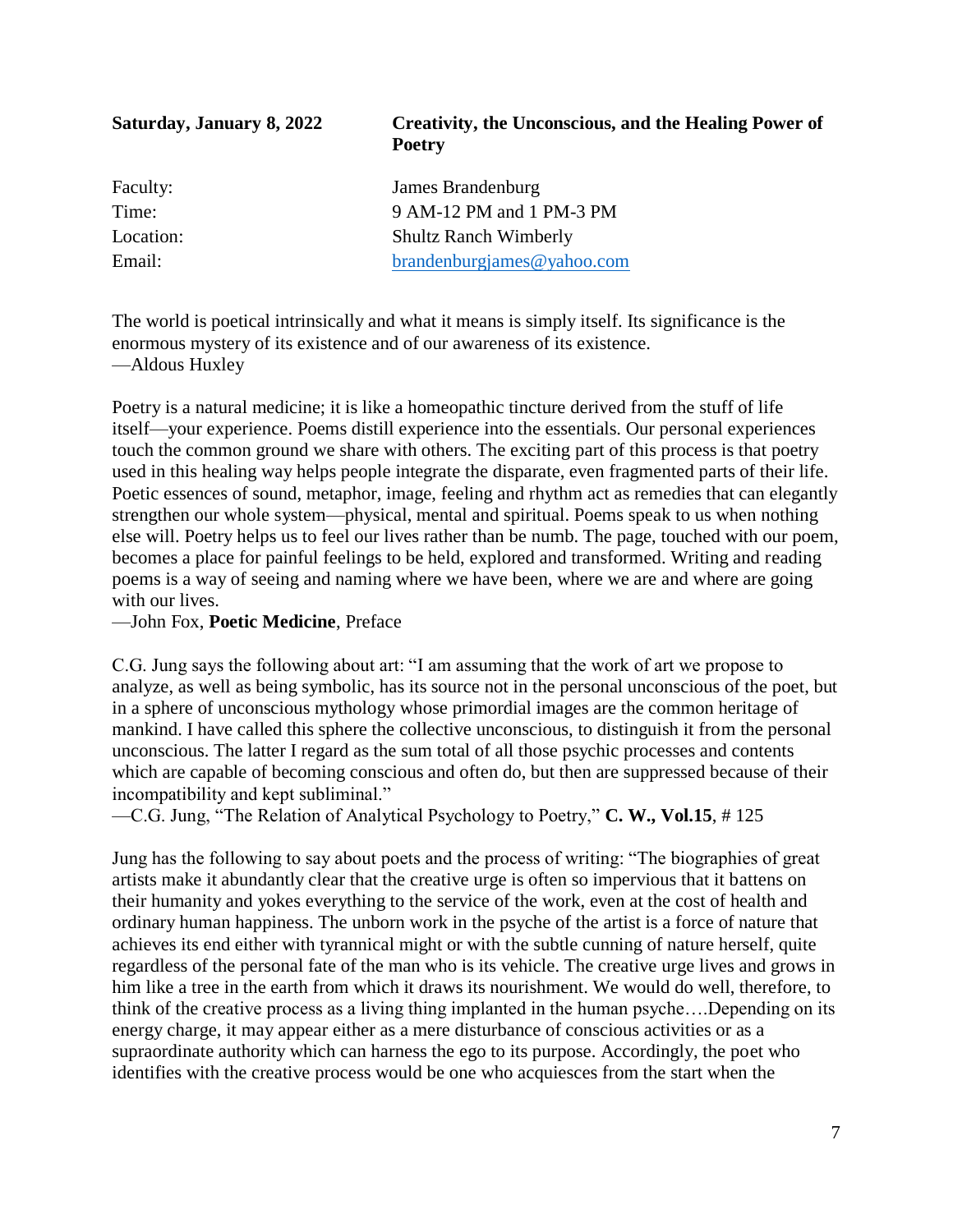unconscious imperative begins to function. But the other poet, who feels the creative force as something alien, is one who for various reasons cannot acquiesce and is thus caught unawares." —C.G. Jung, "The Relation of Analytical Psychology to Poetry," **C. W., Vol.15**, # 115

Jung continues, "It might be expected that this difference in its origin would be perceptible in a work of art. For in the one case it is a conscious product shaped and designed to have the effect intended. But in the other we are dealing with an event originating in unconscious nature; with something that achieves its aim without the assistance of human consciousness, and often defies it by willfully insisting on its own form and effect. We would therefore expect that works belonging to the first class would nowhere overstep the limits of comprehension, that their effect would be bound by the author's intention and would not extend beyond it. But with works of the other class we would have to be prepared for something suprapersonal that transcends our understanding to the same degree that the author's consciousness was in abeyance during the process of creation.

—C.G. Jung, "The Relation of Analytical Psychology to Poetry," **C. W., Vol.15**, # 116.

Marie Louise von Franz says that "Fairy tales are the purest and simplest expression of collective unconscious psychic processes. Therefore their value for the scientific investigation of the unconscious exceeds that of all other material. They represent the archetypes in their simplest, barest, and most concise form. In this pure form, the archetypal images afford us the best clues to the understanding of the processes going on in the collective psyche. In myths or legends, or any other more elaborate mythological material, we get at the basic patterns of the human psyche through an overlay of cultural material. But in fairy tales there is much less specific conscious cultural material, and therefore they mirror the basic patterns of the psyche more clearly." —Marie-Louise von Franz, **The Interpretation of Fairy Tales**, Shambhala, 1996. "Theories of Fairy Tales, page 1.

The following is taken from the author of the book combining dreams and poetry, *Eyes in the Dark***,** James Brandenburg: "The unconscious has literally transformed my life. In dealing with a complicated divorce, I began writing poetry to deal with my emotions. After writing my first book of poetry, **In Pursuit of the Butterfly,** I recognized that writing poems was therapy. Poetry helped me through many tears, much pain, and helped me to face several major issues in my life. Now, I am a certified poetry therapist and encourage my clients to write poetry to connect to the unconscious.

The unconscious is around me, inside me, outside me, and inside the people I work with in analysis. The unconscious lies beyond space, time and consciousness. The collective unconscious of mankind contains contents that are present in all human beings, like hero myths, beliefs about paradise or about the Beyond, belief in spirits and so on. This layer of the psyche, from which the most universal human myths come, contains at the same time the basic structure of the human soul. Jung calls it the collective because unlike the personal unconscious, it is not made up of individual more or less unique contents but of those which are universal and of regular occurrence.

I have discovered that I am a vessel for my dreams and a vessel for the unconscious. I amplify many dreams through poetry, and many of my poems act like dreams. In examining my dreams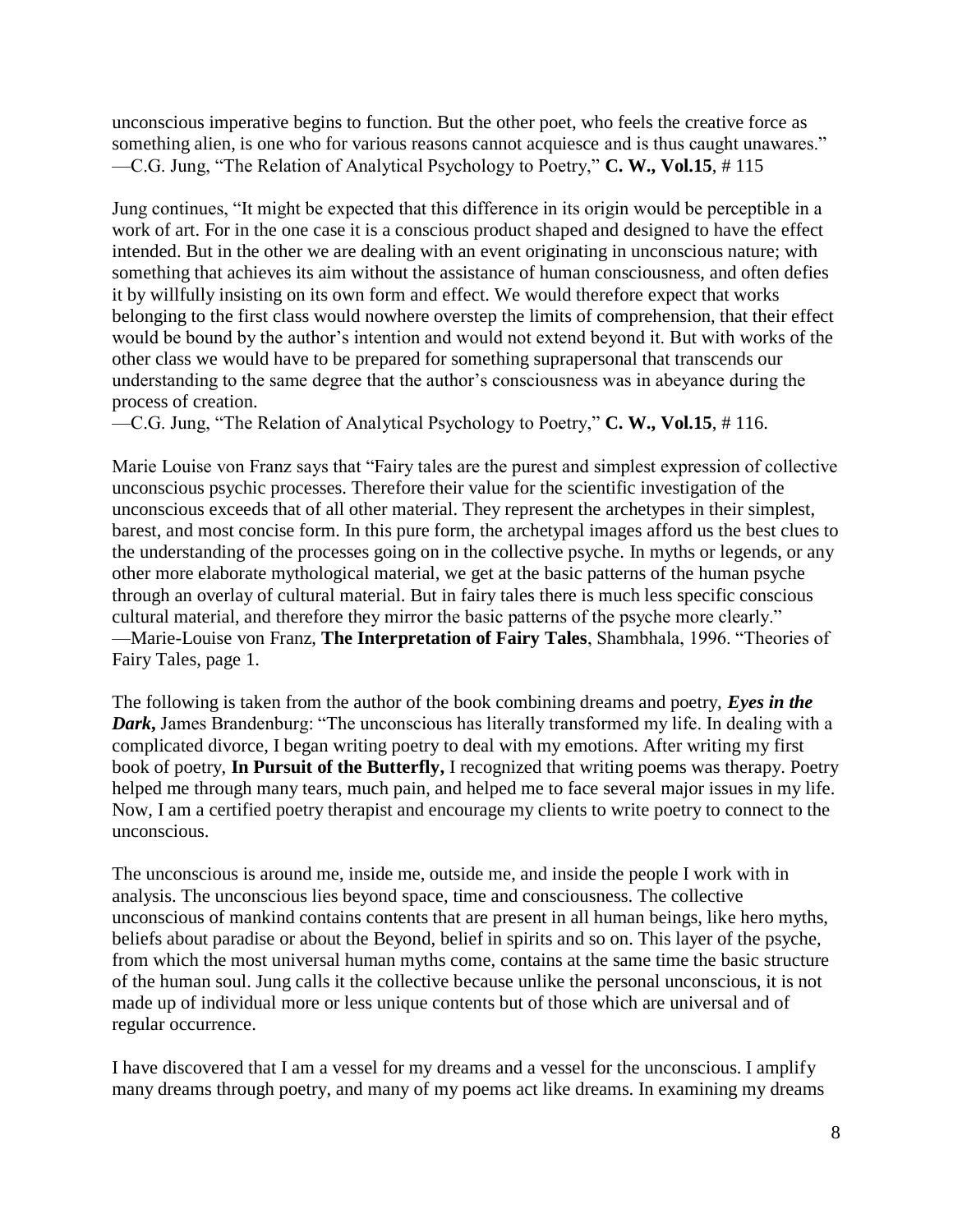and poetry in depth, my entire life from childhood to old age has emerged. *Eyes in the Dark*  reflects my journey—some of my dreams and some of my poetry. Little Jimmy (James Brandenburg) fantasized about learning languages and traveling in exotic places, but little did he realize that he would not only live and travel in exotic places but that he would also travel and live in the unconscious. Dreams and poetry unite the conscious and the unconscious world.

*The Fantasies of Two Young Boys…*

*Little Jimmy and Little Billy lie out under the stars and dream. They are five years-old and live outside London, Kentucky. Shirtless, barefoot, bright-eyed, and optimistic, they dream about the future.*

*Little Billy says, "When I grow up, I ain't gonna live like this." Little Jimmy responds, "When I grow up, I ain't gonna be poor. I ain't gonna live here anymore."*

*Little Billy adds, "When I grow up, I'm gonna be a millionaire. Little Jimmy props himself up on his elbows and looks up into the stars, "When I grow up, I'm gonna travel to exotic places and speak different languages." His eyes are wide.*

### **Ambiguity**

*James Brandenburg* Just wanted to dangle a bit over the edge, then come back to reality what the hell ever that means. Well, I have come back, somewhere—looking for—something that reality still elusive, out of reach.

Dangled a bit too long over the edge, fell off into space all spaced out for a while, gradually climbed back up. It's not easy out there; it's not easy up here.

Dangled a bit too long over the edge Keep falling off; no fear anymore. Still not easy coming back, still don't know what I want here. Looking for that certain reality, what the hell ever that means.

I live now on the edge, dual personalities—my heart out there. Part of me wants that certain reality, all those shoulds. Part of me wants to follow my heart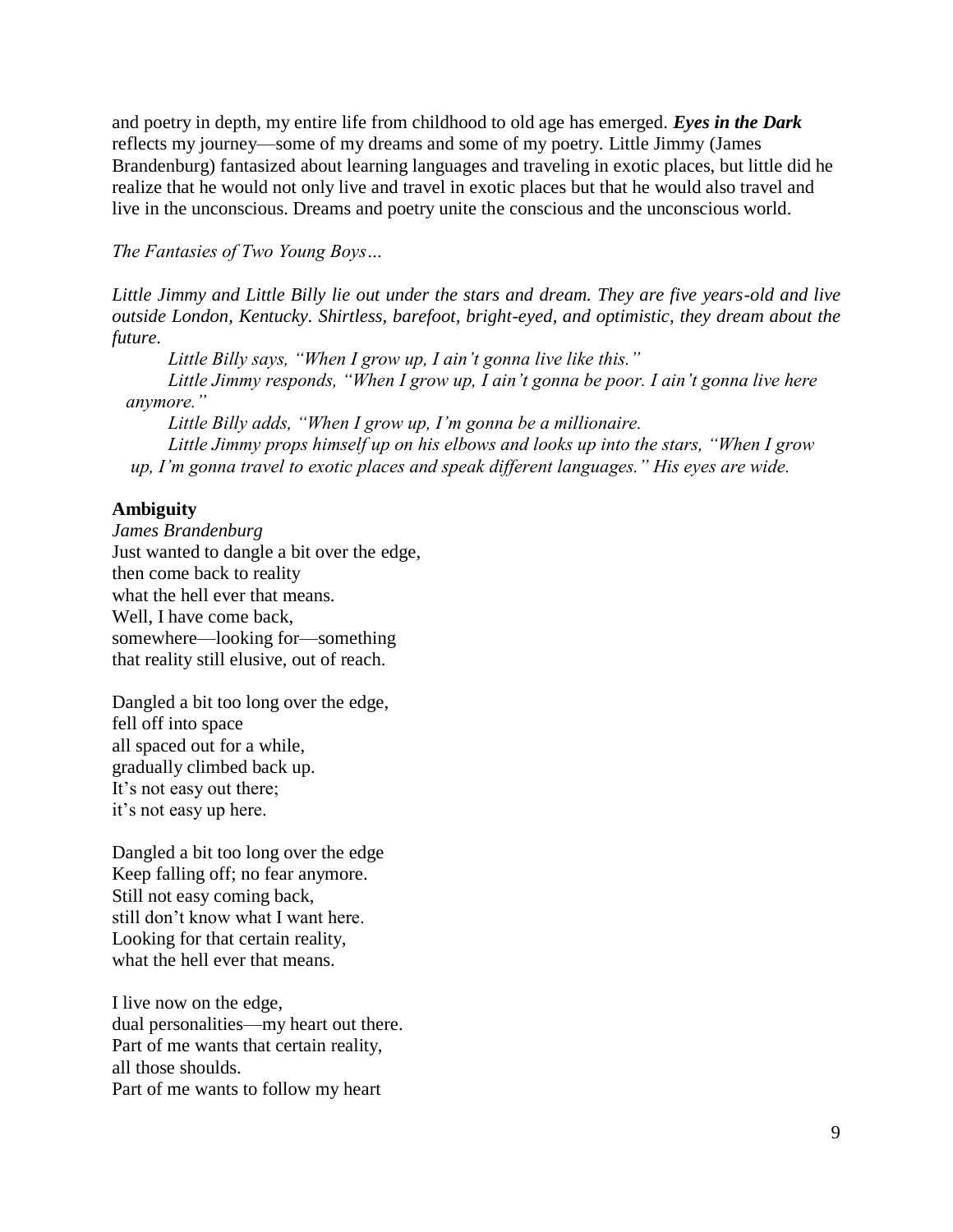over the edge. It's those in-betweens bothering me. Can't stop searching for that certain reality, uncertain as it might be. Still can't stop going over the edge occasionally.

In our seminar discussion we will connect the process of writing to the process of writing our dreams and of connecting to the unconscious. When I speak about poetry therapy, I mean the process of writing in general, bibliotherapy, and the healing impact of getting our words down on paper. And the healing impact of sharing our words with others. In writing, it is possible to connect to the symbolic world, the same way we do in dreams, and we know about the numinous quality of the symbolic world. Writing helps us to manage the descent into the unconscious.

**General preparation for the seminar**: Read lots of fairy tales and read lots of poetry. The Grimm's fairy tales contain a treasure of stories about the unconscious. I will send you some poetry before the seminar.

### **Required Reading**:

Jung essays. These two essays present Jung's perspective on psychological understanding of literature including the oral tradition of folklore and all forms of fiction. Read both the essays by C.G. Jung, "The Relation of Analytical Psychology to Poetry," **C. W., Vol.15**, ## 97-132 (1922) C.G. Jung, "Psychology and Literature," **C. W., Vol.15**, ## 133 –162 (1930)

Marie-Louise von Franz, **The Interpretation of Fairy Tales**. Fairy tales are particularly important because of their connection to the Objective Psyche. **The Interpretation of Fairy Tales** gives one a good foundation to approach the interpretation of fairy tales. In "The Griffin" we will refer to some of the material in this must read classic, **The Interpretation of Fairytales**, by von Franz.

**Grimm's Fairy Tales**, "The Griffin" # 165. We will translate (interpret) this fairy tale in relation to the objective psyche.

### **Recommended Reading**:

John Fox, **Finding What You Didn't Lose.**

John Fox, **Poetic Medicine.**

**Finding What You Didn't Lose** and **Poetic Medicine** provide poems and exercises for conducting poetry therapy sessions. It is practical, down to earth material for those who need concrete guidance and exercises to conduct poetry therapy sessions. John Fox runs the Institute for Poetic Medicine out of California, where he trains candidates to become facilitators of poetic Medicine. The National Association for Poetry Therapy also provides workshops and training for poetry therapists. The National Federation of Bibliotherapy provides national certification for poetry therapists.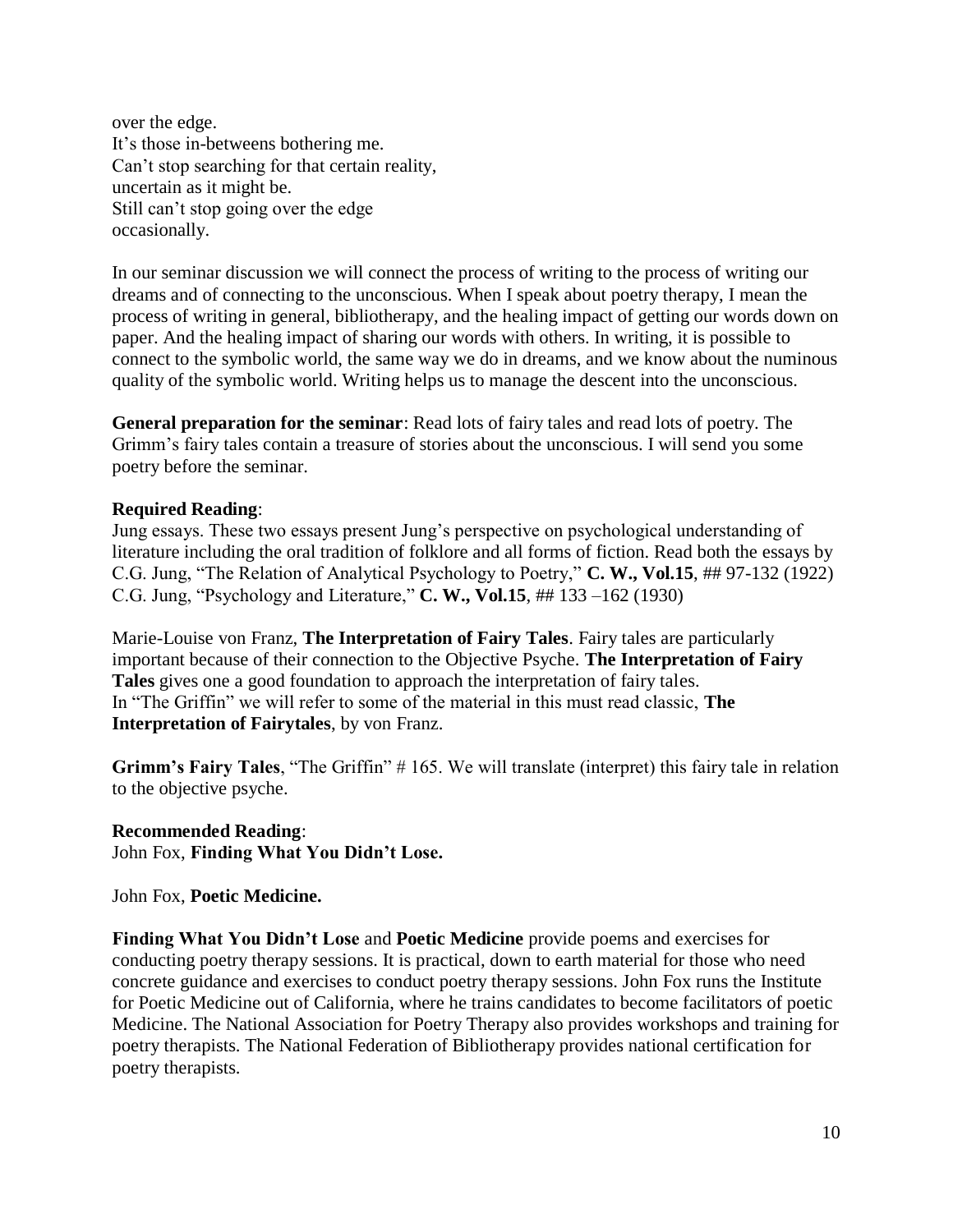Marie-Louise von Franz, **The Problem of the PUER AETERNUS**. Both **The Little Prince** by Antoine de Saint-Exupéry and **The Kingdom Without Space** by Bruno Goetz are analyzed in this book by von Franz. We will explore some of the shadow aspects of these two books. This material lends itself to discussing the shadow aspects of the collective unconscious. Of course, as the title suggests, it provides insights into the psychological problems of many of our clients who struggle with and have characteristics of the Puer Aeternus.

Rollo May, **The Courage to Create**. This is a book of essays on creativity by Rollo May.

**Grimm's Fairy Tales**. "Allerleirauh 65," and "The Elves 39."

**Assignments**: Reflect on poems, fairy tales, or other works of literature that have made an impression on you or maybe have made an impression on your clients. Select a poem, or a work of art (perhaps a fairy tale) or a story from your own experience or from one of your clients and be prepared to talk about it for five to seven minutes with the seminar. Allow time after your presentation for questions and interaction. Show how your selection relates to the unconscious and to analytical psychology.

### Learning Objectives:

Participants will develop and deepen

Knowledge of symbols and figures of speech as they arise in literature

Their knowledge that writing carries many things—and can be a ritual that evokes and contains so many different aspects of psyche

The connection of poetry to the unconscious

The understanding of the healing aspects of the written and spoken word

The understanding of creativity as it is used in analytical psychology

The capacity to work clinically with symbolic images as they occur in the clinical setting

For further information, contact

James Brandenburg, Diplomate & Analytical Psychologist, M.Ed., M.A., M.A., LPC-S, LMFT, Certified Poetry Therapist

Cell Phone: 210-416-9774 Email: brandenburgjames@yahoo.com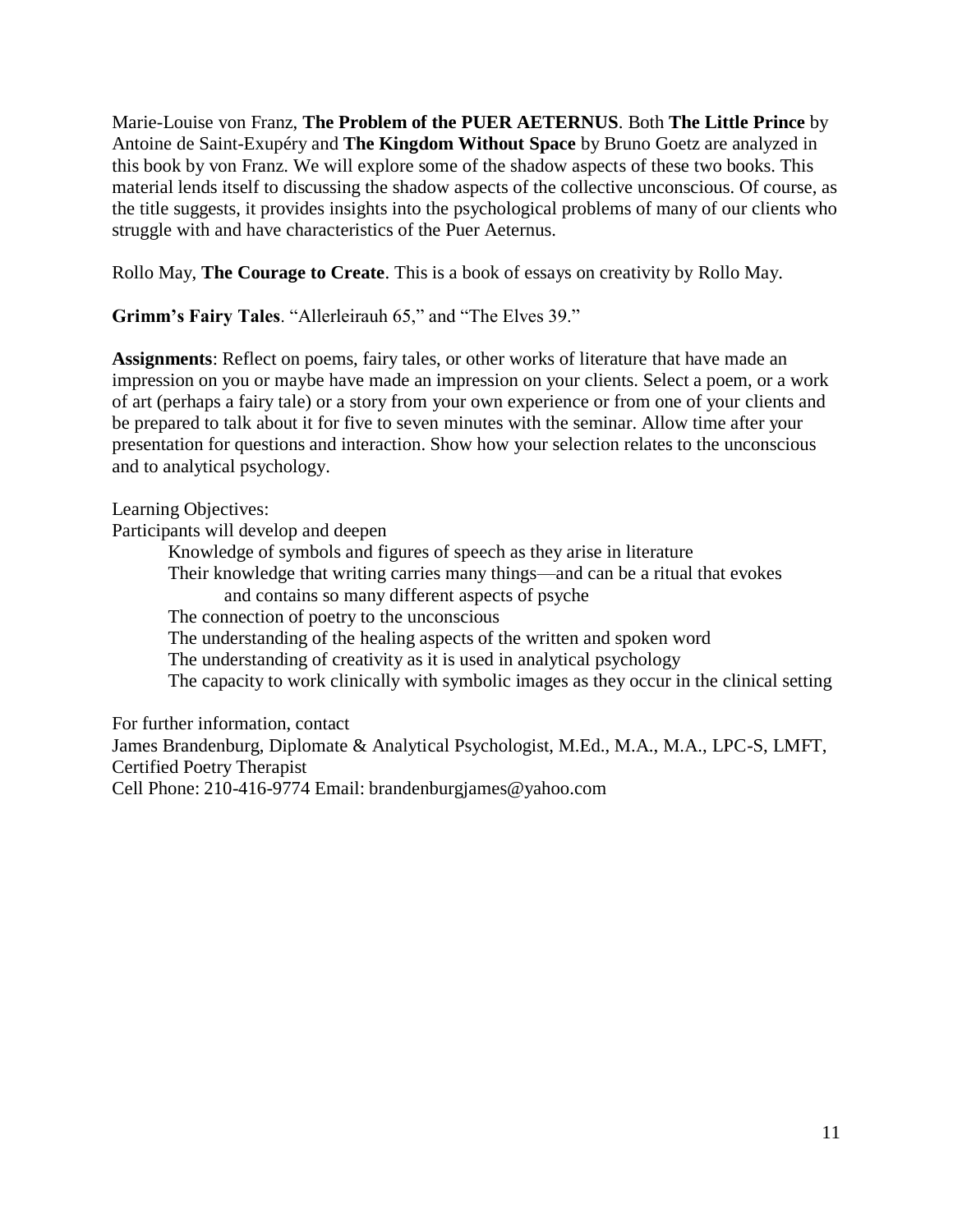#### **Saturday, February 5, 2022 DREAMS: Jung, Mattoon, Bosnak, & West: Psychological, Personal, and Clinical Dreamwork**

| Faculty:   |  |
|------------|--|
| Location:  |  |
| Phone:     |  |
| Email:     |  |
| Date/Time: |  |

Barbara Barnes Shultz Ranch, Wimberley 904 607 8899 [BarbaraWoodsBarnes@gmail.com](mailto:BarbaraWoodsBarnes@gmail.com)  $\text{Date/Time:}$  February 5, 2022 9:00 – 3:00, Saturday

### Required Reading: C. G. Jung, DREAMS, Translation by R.F.C. Hull, Crucial Texts on the Meaning of Dreams by One of the Greatest Minds of Our Times ISBN:1-56731-135-0

Mary Ann Mattoon, UNDERSTANDING DREAMS, 1984, Spring Publications, ISBN: 0-470-26418-7

REQ for Clinicians: Marcus West, Understanding Dreams in Clinical Practice, Routledge, ISBN: 9781855756229

Suggested Reading: Bosnak, Robert, A Little Course in Dreams, Shambala, ISBN: 1-57052-386-4

ASSIGNMENT: Please come prepared to discuss the readings, "work" with dreams as a group, and write a 3-5 page paper regarding your understanding of your experience with and understanding of the value of working with dreams in either your analysis or with a client.

PLEASE DO NOT REVEAL MATERIAL YOU ARE NOT PREPARED TO DISCUSS IN THE GROUP AND RESPECT EVERYONE'S NEED FOR CONFIDENTIALITY & **COMPASSION**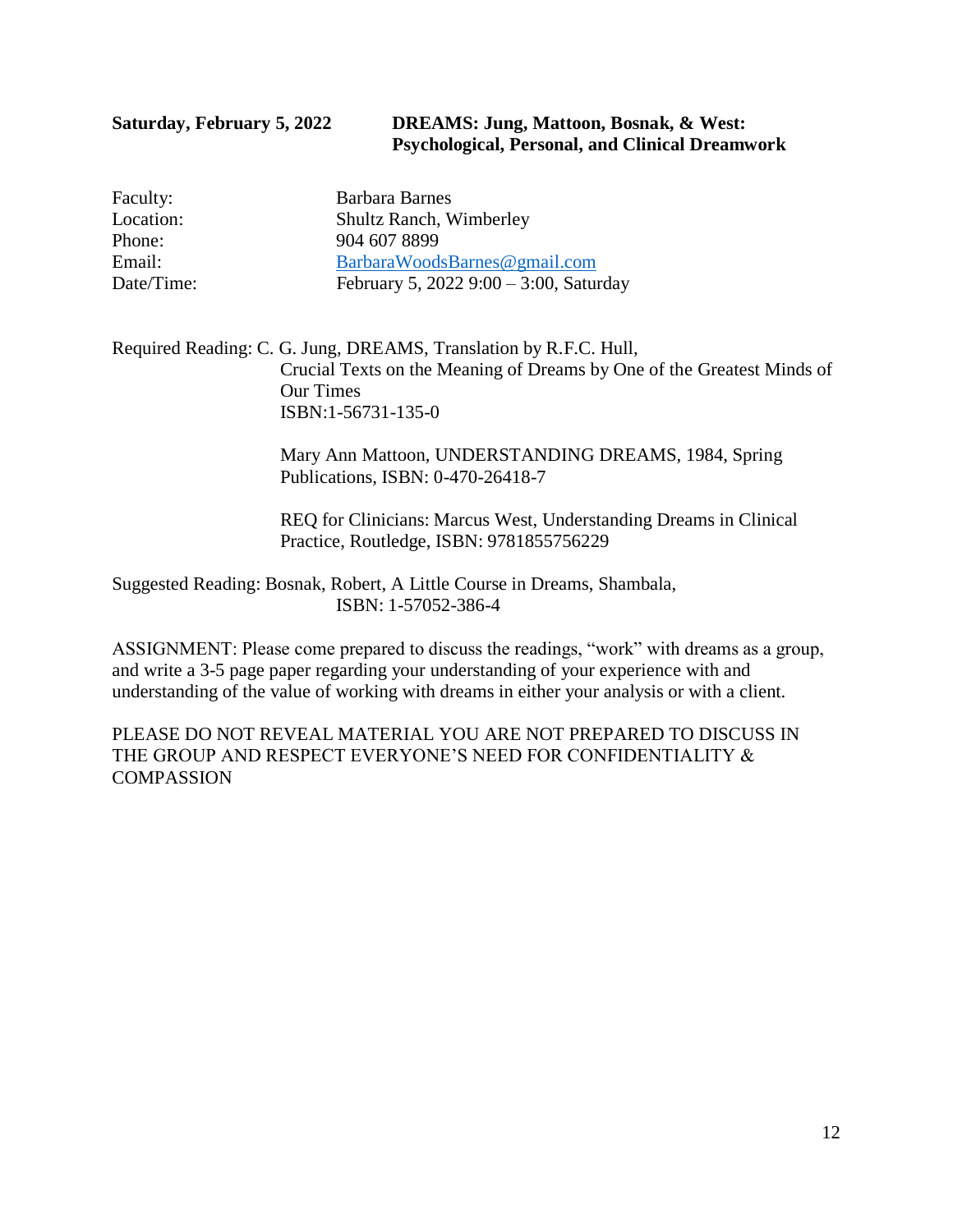# **Sunday, March 6, 2022 Practicing Alchemy**

| Faculty:   | <b>Frances Hatfield</b>         |
|------------|---------------------------------|
| Location:  | <b>Shultz Ranch, Wimberley</b>  |
| Email:     | franceshatfield@baymoon.com     |
| Date/Time: | March 5, 2022, Saturday 9am-3pm |

Medieval alchemy provided Jung with a most powerful symbolic system for illuminating the process of individuation, and he dedicated several major works, including his last, to this study. His writings on alchemy are exceedingly rich and profoundly rewarding to study in depth, but often difficult without some foundation in Hermetic cosmology and Renaissance magic and mysticism.

In this seminar we will explore some basic precepts and historical context of alchemy that can be useful for further study of Jung, and also for understanding the ways in which we are all, in fact, practicing alchemists in each analytic hour. We will examine how alchemical operations and substances are used to describe fundamental processes of transformation that can help orient us to the micro- and macro- patterns of psychological change unfolding in a single session and in the analysis as a whole. Seminar participants are invited to bring case material or personal experience as part of our explorations.

We will very briefly trace the roots of alchemy in metallurgy, medicine, and medieval astrology, mysticism and magic, as they frame the goal of alchemy as the creation of an immortal, incorruptible substance or body, which Jung understood as the Self. Using excerpts from Mysterium Coniunctionis and Edward Edinger's Anatomy of the Psyche as our basic text, we will then examine the principal alchemical operations, substances, and color stages. Patterns of the coniunctio, descent and ascent, death and rebirth/resurrection are reflected in the color sequence of nigredo, albedo, (citrinitas), rubedo, immediately recognizable in psychotherapeutic work.

We will supplement the texts with readings from contemporary biodynamic, esoteric, and alchemical writings on the processes of change expressed through elements, numbers, and astrological symbols. We will look at writings of Edinger, James Hillman, Rudolph Steiner (via Dennis Klocek) and Jung as approaches to alchemy through the four functions of thinking, feeling, sensation, and intuition, respectively. While Jung understood the alchemists to be projecting psyche into matter, we will ask, who is dreaming whom? Finally, we will consider the element silica (silicon) and Jung's conception of collective stages of psychological development to reflect on the nature of our times in planetary and human evolution.

A reader will be provided for all the readings below except Edinger's Anatomy of the Psyche, which seminar participants will be responsible to obtain.

Edinger, E., (1991). Anatomy of the Psyche: Alchemical Symbolism in Psychotherapy. Chicago: Open Court.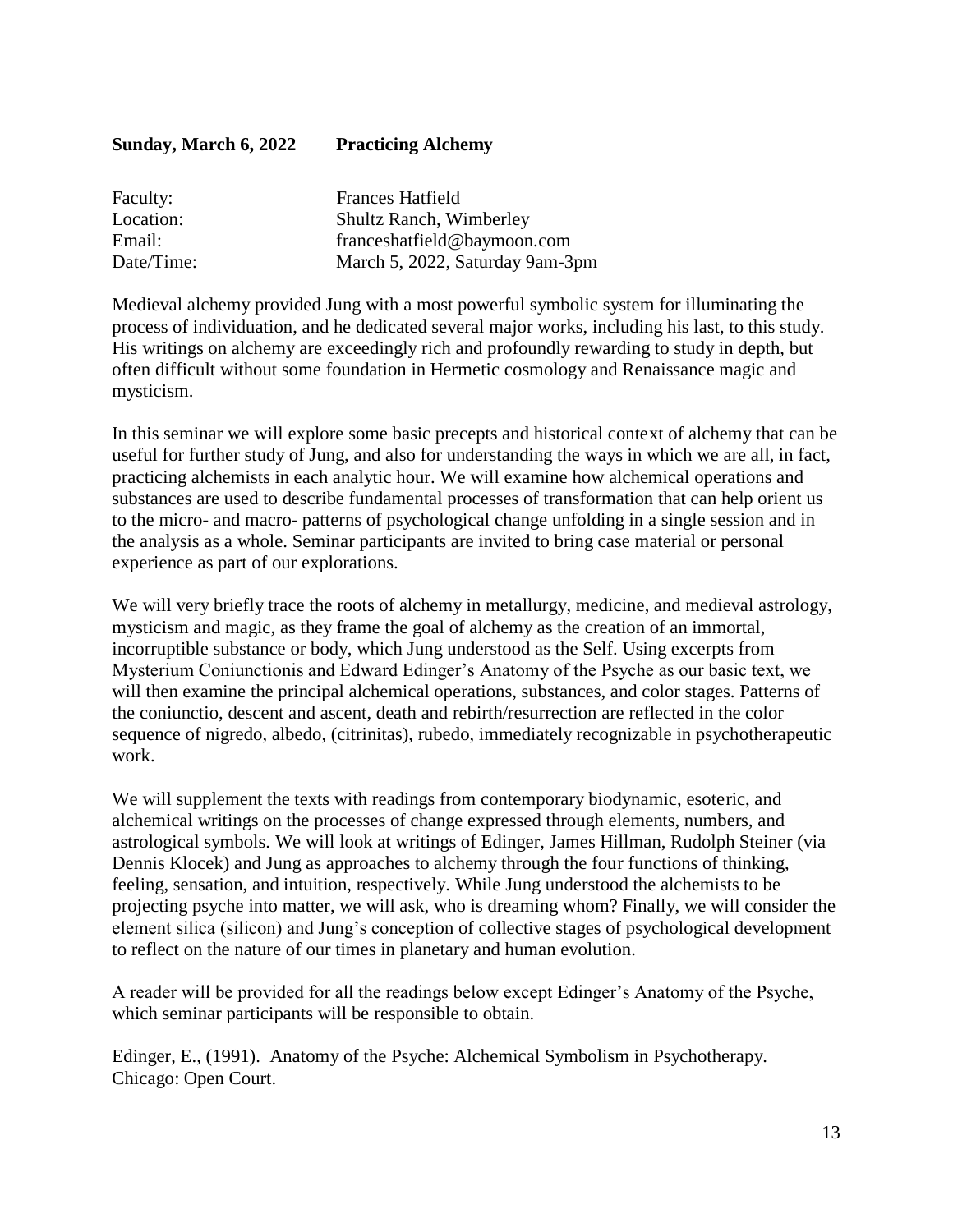Hillman, J, (2014). "Alchemical Blue and the Unio Mentalis," Chapter 5, and "Silver and the White Earth," Chapter 6, in Alchemical Psychology, Spring Publications: Putnam, CN.

Jung, C. G. Mysterium Coniunctionis. V. 14 Collected Works. "The Stages of the Conjunction," "The Production of the Quintessence," "The Meaning of the Alchemical Procedure," "The Psychological Interpretation of the Procedure," and "Self Knowledge," paragraphs 669 to 719.

Klocek, D. (2013). Sacred Agriculture: the Alchemy of Biodynamics. Great Barrington MA: Lindisfarne Books. Chapter 6: Silica: the Genie in the Bottle.

Payne-Towler, C. (2015). Tarot of the Holy Light: a Continental Esoteric Tarot. Noreah/Brownfield Press. Pp. 26-43, 411-414, 417-420, 400-408.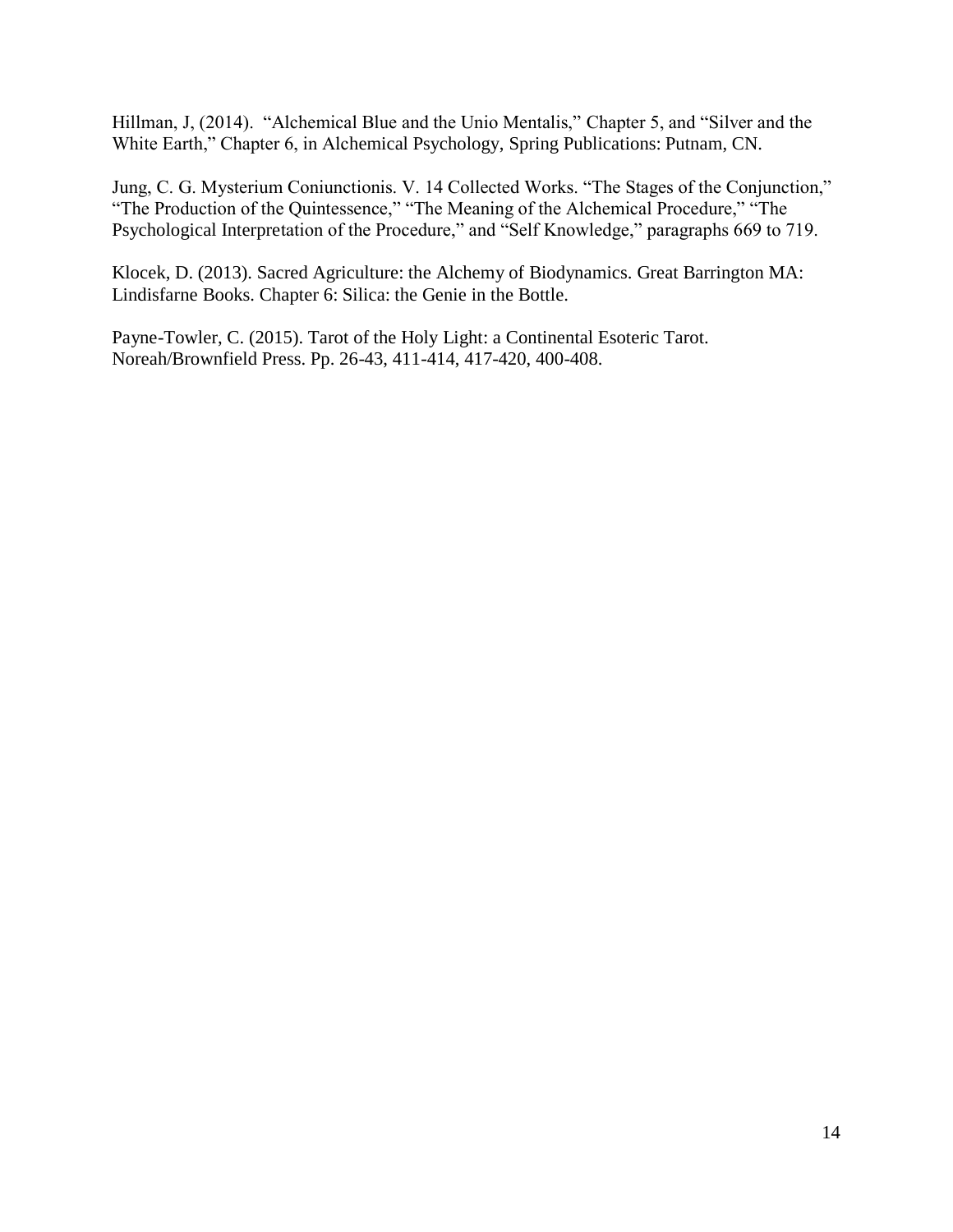#### **Saturday, April 2, 2022 Individuation: Ego-Self Dynamics, Images, Experiences**

Location: Wimberley TX San Antonio Office: 210-732-5000

Faculty: Marga Speicher, Ph.D., LCSW Time: April 2, 2022 9:00 am to 3:00 pm Email: [marga16speicher@gmail.com](mailto:marga16speicher@gmail.com)

C.G. Jung

*The aim of Individuation is nothing less than to divest the self from the false wrappings of the persona on the one hand and the suggestive power of the primordial images on the other.* 1934 **CW**, 7, # 269

*Individuation does not shut one out from the world but gathers the world to itself.* 1946 **CW**, 8, # 432

*I use the term "individuation" to denote the process by which a person becomes "in-dividual," that is a separate indivisible unity or "whole."* 1939 **CW**, 9i, # 490

*The goal is important only as an idea; the essential thing is the opus which leads to the goal: that is the goal of a lifetime.* 1946 **CW**, 16, # 400

Individuation is a process that extends over the Life Span, including personality development, maturation, differentiation of personal, familial, cultural, collective dynamics that impact a person along with a person's connection to internal dynamics unique to her/him – across the range of personal and archetypal fields.

Life is typically human (archetypal) and profoundly individual: Each person is an ordinary person like any other **and** a unique one. In every human life, the human condition is incarnate in a unique manner.

Hermann Hesse (1877-1962), *Prologue* to **Demian**

*This is my story; ... of a unique being of flesh and blood. ... But every man is more than just himself; he also represents the unique, the very special and always significant and remarkable point at which the world's phenomena intersect, only once in this way and never again.* (Emphasis mine)

Fundamental psychodynamic processes are essential to explorations in this vast field. A clinician has to be immersed in theory, his/her personal dynamic individuation process, & clinical practice.

Following Jung, New York Analyst Edward F. Edinger wrote extensively about ego-Self dynamics in Ego & Archetype. In this fundamental text, he coined the term 'ego-self axis' that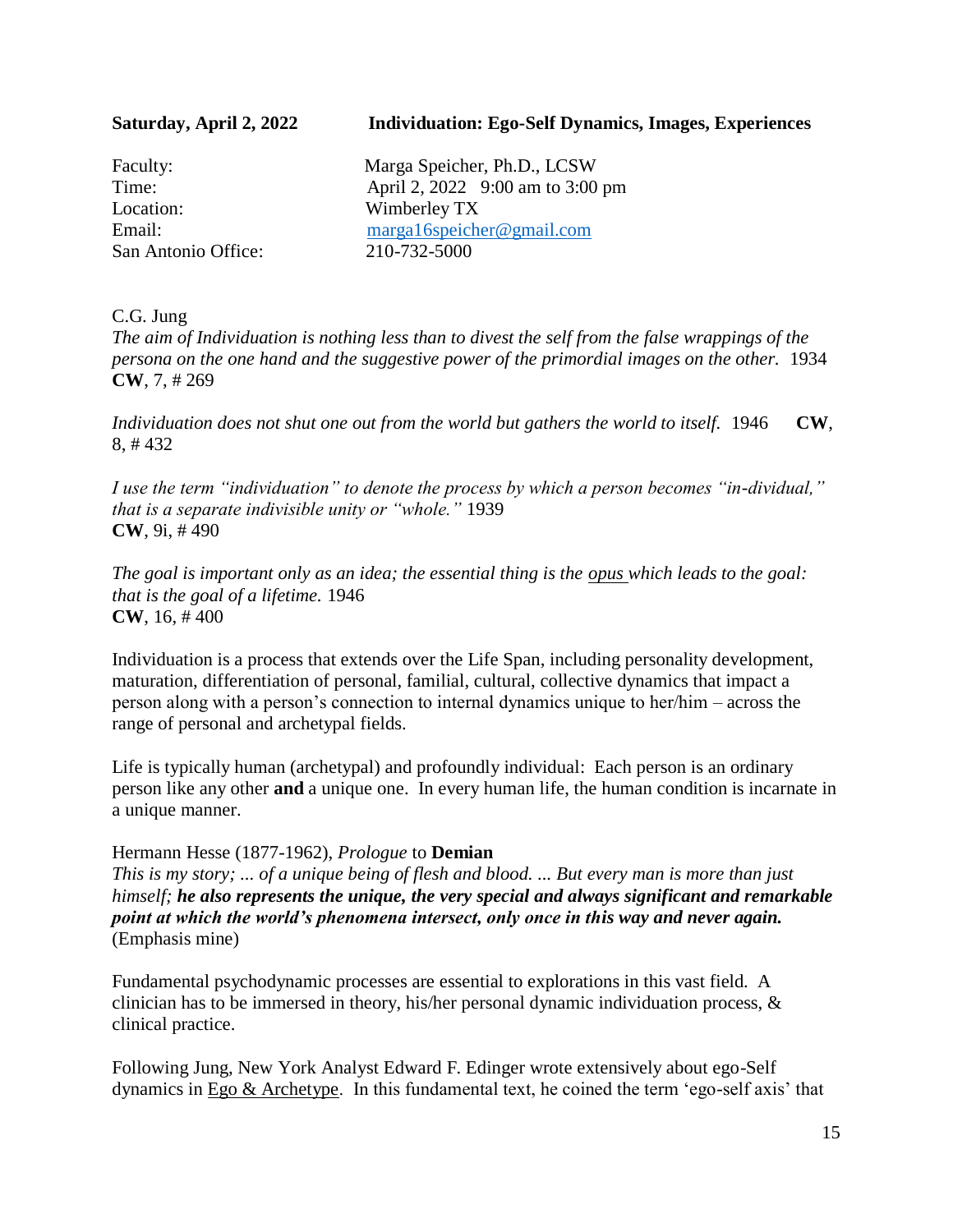has been elaborated conceptually in 'ego-Self dialogue' – 'ego-Self dynamics' – 'ego-Self relatedness.' Diverse dimensions rise to the forefront in the words used! Consider that "words are images" & explore the images arising from these terms.

Freud & Jung are pioneers in exploration in depth; later generations stand on their shoulders  $\&$ see additionally. The British Analyst Harry Guntrip states aptly: "It is not the function of the pioneer to say the last word but to say the first word. . . . *The pioneer suddenly asks a new kind of question*. . . . Those who come after have . . . to follow up every possible line of inquiry it suggests." (Emphasis mine)

The topic was taught in 2018-19 as *Individuation across the Life Span: Part 1 Development; Part 2 Individuation.* Several students attended those 2 seminars. Review your notes! – In this Seminar, I will give a summary overview of Jung's views about Individuation, of its connections to personality development throughout life, of its significance in exploration of inner dynamics across the life span. Our discussions will center around images connected with individuation in the literature, in our lives, in clients' lives – with awareness that no single image captures the fullness of ego-Self dynamic relatedness. I will bring some images we can discuss & we will explore images you bring in your presentations.

# Preparing for the Seminar

Reflect on personal experiences or on a client's experiences that contain aspects of ego-Self dynamic relatedness or conflict, esp., make note of images. Prepare a presentation of, at most, 10 minutes: describe the experience, your understanding of it, & to what it led in life. These presentations will stimulate discussions amongst us along with your comments & questions overall.

### **Reading**

Understanding of basic Jung (primary source) texts is essential. Many students are familiar with them & recently entering students have to get to them as time permits. Read widely! Everyone should be familiar with Jung's Memories, Dreams, Reflections where Jung highlights how his experiences led to development of his thinking & theorizing. Review Chapter 6 for this seminar.

**Required readings are marked with. \*** As you read, please note where the texts illuminate your experience of personal process or of your work with a client. Especially, note where you have questions, conceptual or experiential disagreements with the stated points of view. Do bring such questions and comments to the seminar although we will not discuss the texts in detail.

Jung's thinking appears throughout the **Collected Works.** For this Seminar, read/review *--***\****Memories, Dreams, Reflections,* Chapter 6, "Confrontation with the Unconscious" *--\* Stages of Life*, **CW**, Vol. 8, ## 749-795 --**\***Two of these essays *Conscious, Unconscious, and Individuation,* **CW**, Vol. 9-i, ## 489-524

*The Relations Between the Ego and the Unconscious*, **CW**, Vol. 7, ## 202-406 *A Study in the Process of Individuation,* **CW**, Vol. 9-i, ## 525-626 *The Development of Personality*, **CW**, Vol. 17, ## 284-323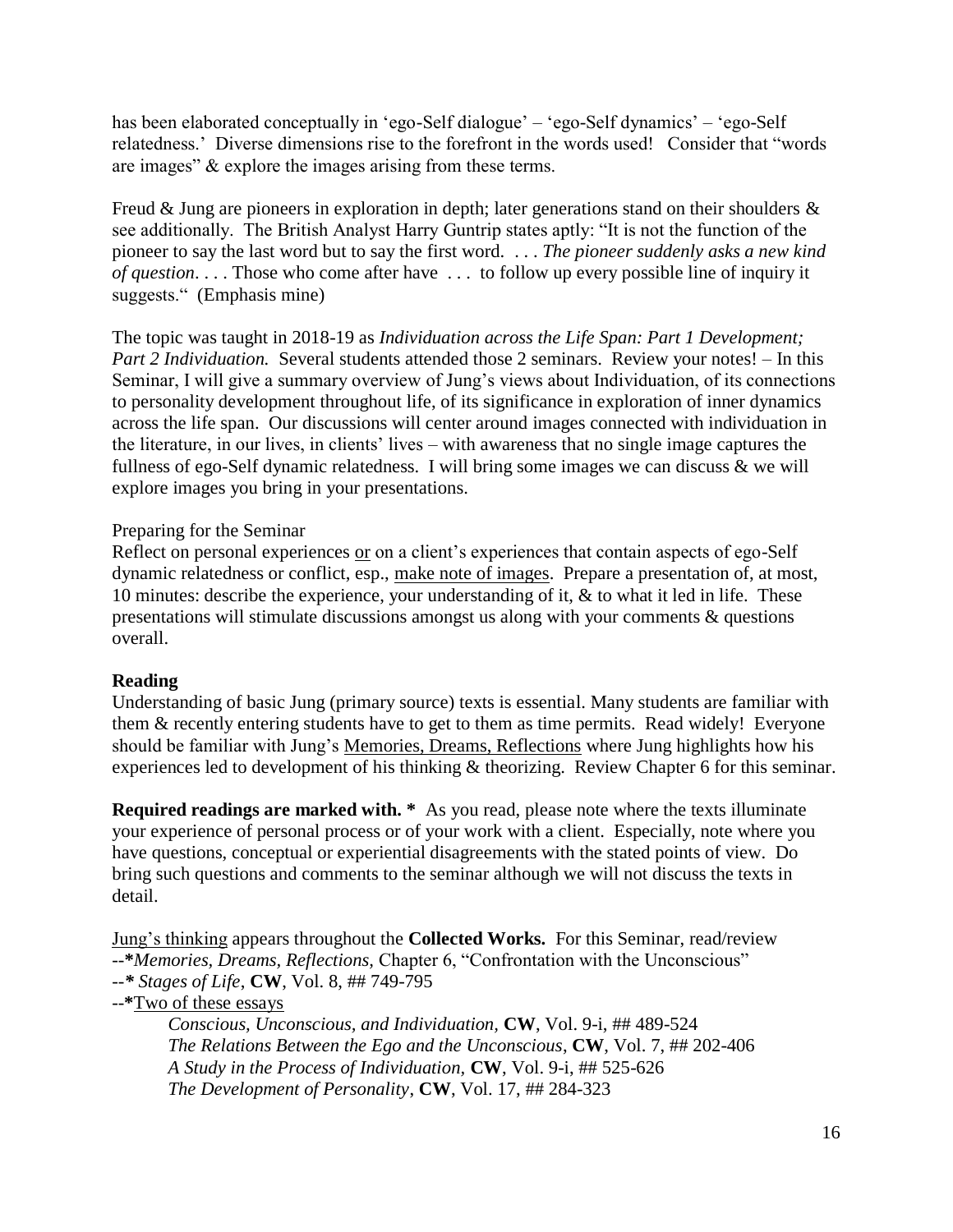*Aion: Researches into the Phenomenology of the Self*, **CW**, Vol. 9-ii, ## 1-35

Jungian Writers (secondary sources) present summaries & elaborations of Jung's thinking. Review your favorite. If you want a listing of good, basic texts of secondary sources, I will gladly send you one. – The process of exploration in depth (e.g., as described in J's essays  $\&$  in good secondary texts) is essential to any consideration of ego-Self dynamic relatedness along with Edinger's seminal work re ego-self. Read:

**\***Elie Humbert, *C.G. Jung: The Fundamentals of Theory & Practice*, 1988, Introduction & Chapter 1 that highlights the attitude needed for psychological work in depth.

**\***Edward F. Edinger, *Ego & Archetype*, 1972, Part I that highlights ego-Self dynamics.

# Personal Experience

**\***Jungian Analyst-Writer, Polly Young-Eisendrath, *Struggling with Jung: The Value of Uncertainty*, a paper given at a Conference in 1993-94, published in 1995 in *Review: Contemporary Contributions to Jungian Psychology* (out of press), 5 pages. Polly describes phases in a clinician's maturation toward attaining *relatedness* to Jung & Jungian theory. – I will supply a copy of the paper.

# Theory & Clinical Practice

Andrew Samuels, **Jung and the Post-Jungians**, 1985, significant when published, still upto-date.

Peruse these chapters – read fully if you can

Chapter 4, *The Self and Individuation* Chapter 5, *The Development of the Personality*

#### Reference Works

Andrew Samuels, Bani Shorter, Fred Plaut, **A Critical Dictionary of Jungian Analysis**, 1986 – A text that provides good summaries regarding any concept you want to understand theoretically

**\***Review relevant entries, especially: Individuation; Development; Infancy and Childhood; Stages of Life; Self; Meaning; Healing; Analysis

Daryl Sharp, Jung Lexicon, **A Primer of Terms & Concepts**, 1991.

**\***Review relevant entries. Sharp gives relevant quotations out of **CW** for every entry. Significance in present time

**Contemporary Jungian Analysis**, eds., Ian Alister & Christopher Hauke, 1998 Rosemary Gordon, *Individuation in the Age of Uncertainty*, pp. 266-274.

### **Goals for the Seminar**

Students will develop their understanding of

- 1. Human development across the lifespan with focus on key issues related to the person and the environment in which these processes occur
- 2. Jung's concept of individuation, its elaboration in Jung's work and in Jungian thinking
- 3. Relations between individuation and personality development: differences and similarities
- 4. Theoretical and clinical perspectives ranging from personal through archetypal dimensions

Address questions to: Marga Speicher, PhD, LCSW 1438 Grey Oak Drive, San Antonio TX 78213 – O & H 210 541-8441—Cell 210 274-6708 [marga16speicher@gmail.com](mailto:marga16speicher@gmail.com)